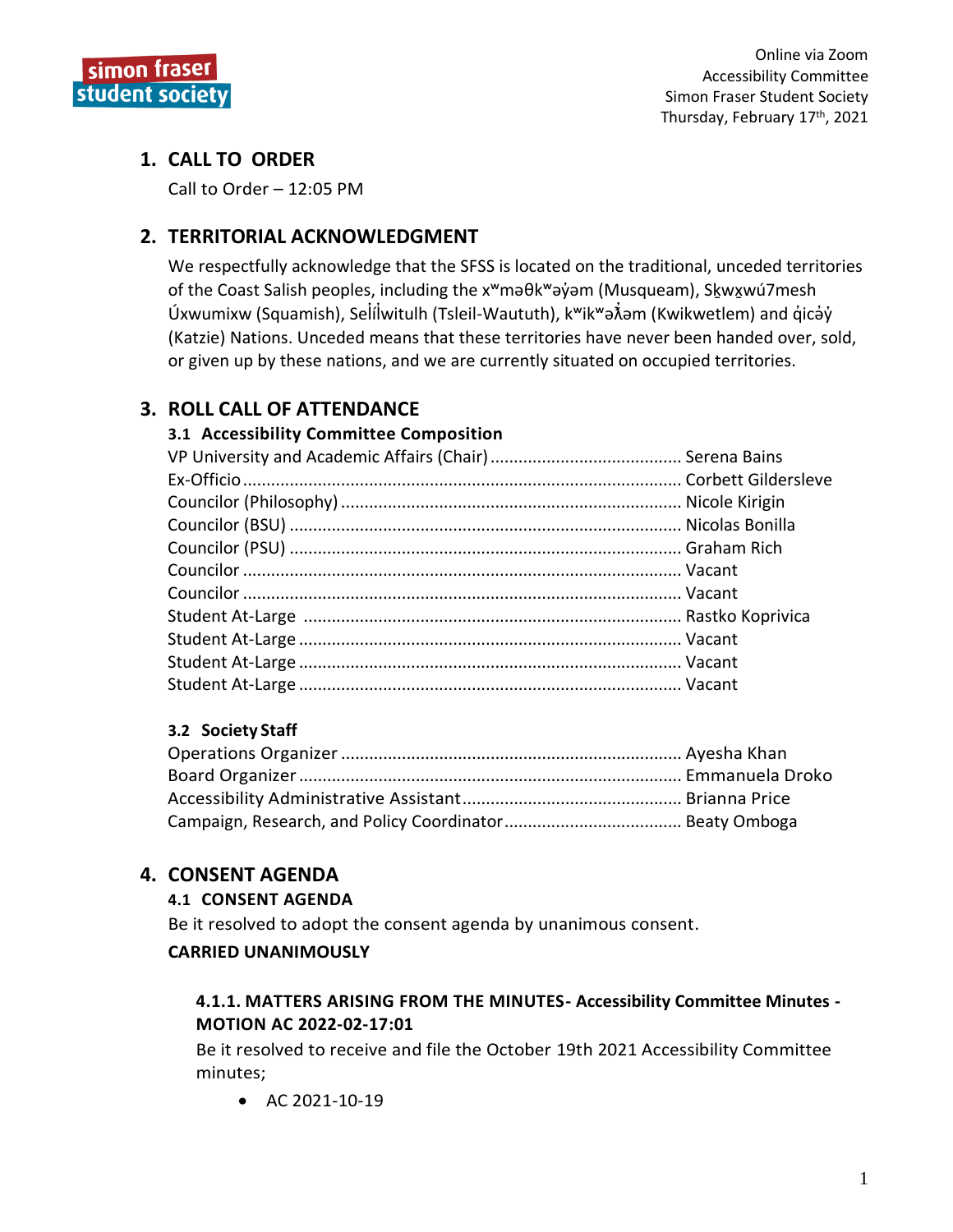

# **5. ADOPTION OF THE AGENDA**

# **5.1 MOTION AC 2022-02-17:02**

#### **Serena/Nicole**

Be it resolved to adopt the agenda as amended.

#### **CARRIED AS AMENDED**

- Move item 6.1 to the Discussion Item section as item 8.1
- Add a new discussion item to the agenda as Item 8.2
- Move item 6.2 to the Discussion Item section 8 as item 8.3
- Move item 7.1 to the Discussion Item section 8 as item 8.4
- Move item 7.2 to the Discussion Item section 8 as item 8.5

# **6. OLD BUSINESS**

# **7. NEW BUSINESS**

# **8. DISCUSSION ITEMS**

# **8.1 SUB Accessibility Audit Report**

**SUBMITTED BY:** Accessibility Coordinator "Brianna Price"

- Accessibility Audit report requested by a level playing field organization in Alberta.
- Concerns regarding accessibility in the SUB were addressed.
- Recommendations made to SFSS and SFU to address the concerns.
- Concerns that were brought up:
	- o Counters are too high in the kitchenette.
	- o More tables with more than one leg need to be added to the building.
	- $\circ$  The walkways around parking lots need to be addressed (ask SFU to solve).
	- o The bridges connecting AQ to the SFSS and the ones around the SFSS need to be addressed to be less slippery during winter times and etc.
	- $\circ$  Wheelchair accessible signage was put on bathrooms when they were not wheelchair accessible.
	- o Bathroom counters, paper towel dispensers, and baby changing stations need to be lowered.
	- o Grab bars in the bathrooms need to be replaced with 90-degree ones (Lshaped ones).
	- $\circ$  Fire evacuation maps need to have options for people with limited vision.
- Recommendations to focus on:
	- o Bathrooms
	- o Kitchenette
	- o Evacuation maps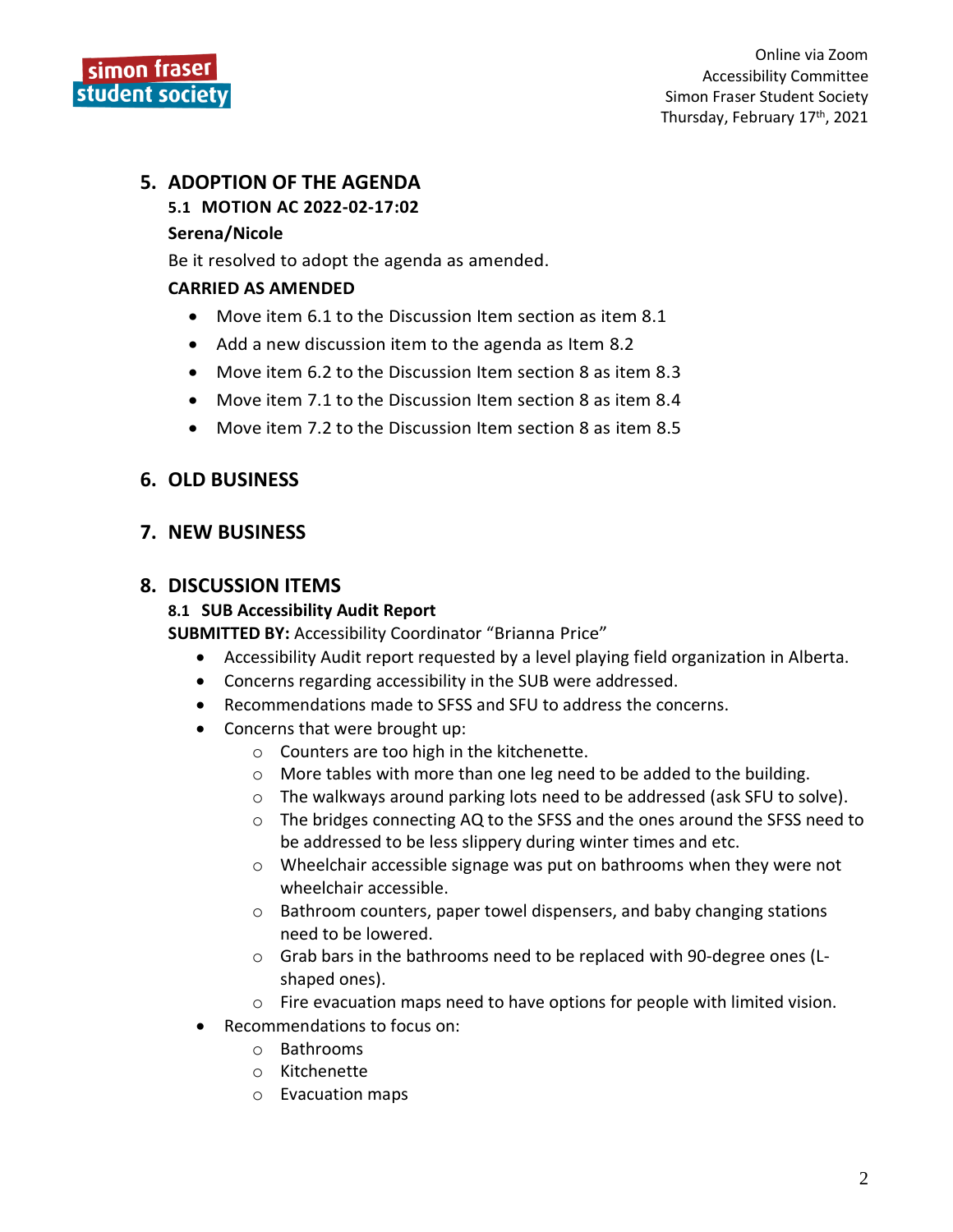

#### **8.2 DNA Election**

**SUBMITTED BY:** Councilor (Philosophy) "Nicole Kirigin"

- Announcement sent on February 7, saying that February 9 was last day for an Executive position.
- DNA Elections had to be postponed and a new one will be called after constitutional updates are made.
	- o An inaccurate constitution, mistaken for passed in March 2021, was uploaded and used on the portal and used for the 2022 election.
		- The March 2021 constitution proposed a change in the structure of the Executive Committee, the nature of the organization, and more.
			- This was not passed and was mistakenly for passed due to graduations, medical leaves, and the nature of being disabled.
- Current Applicants:
	- o People who have applied should still be considered and be voted for, instead of having to re-apply.
	- o They will be notified regarding the constitution change and invited to reapply to the new election.
- Possible re-use of the general questions under the legal section, so applicants can choose to re-use their answers.
- Note: the Accessibility Committee has no jurisdiction over SFU DNA

# **8.3 Plan Institute Collaboration**

**SUBMITTED BY:** Accessibility Coordinator "Brianna Price"

- People reached out from the Plan Institute in for a collaboration to help inform students of a registered disability savings plan, and etc.
- Considerations if DNA should collaborate:
	- $\circ$  Individual people do their own research into them to see if they are someone we want to collaborate with.
	- $\circ$  Have the Plan Institute come in and give a presentation to us on what it is they want to do.

# **8.4 Accessibility Grant SOPs - MOTION AC 2022-02-17 :03**

**SUBMITTED BY:** Accessibility Coordinator "Brianna Price"

• Postponed until further notice.

# **8.5 Medication in the DNA Resource Centre - MOTION AC 2022-02-17 :04**

**SUBMITTE BY:** Accessibility Coordinator "Brianna Price"

• Postponed until further notice.

# **9. ATTACHMENTS**